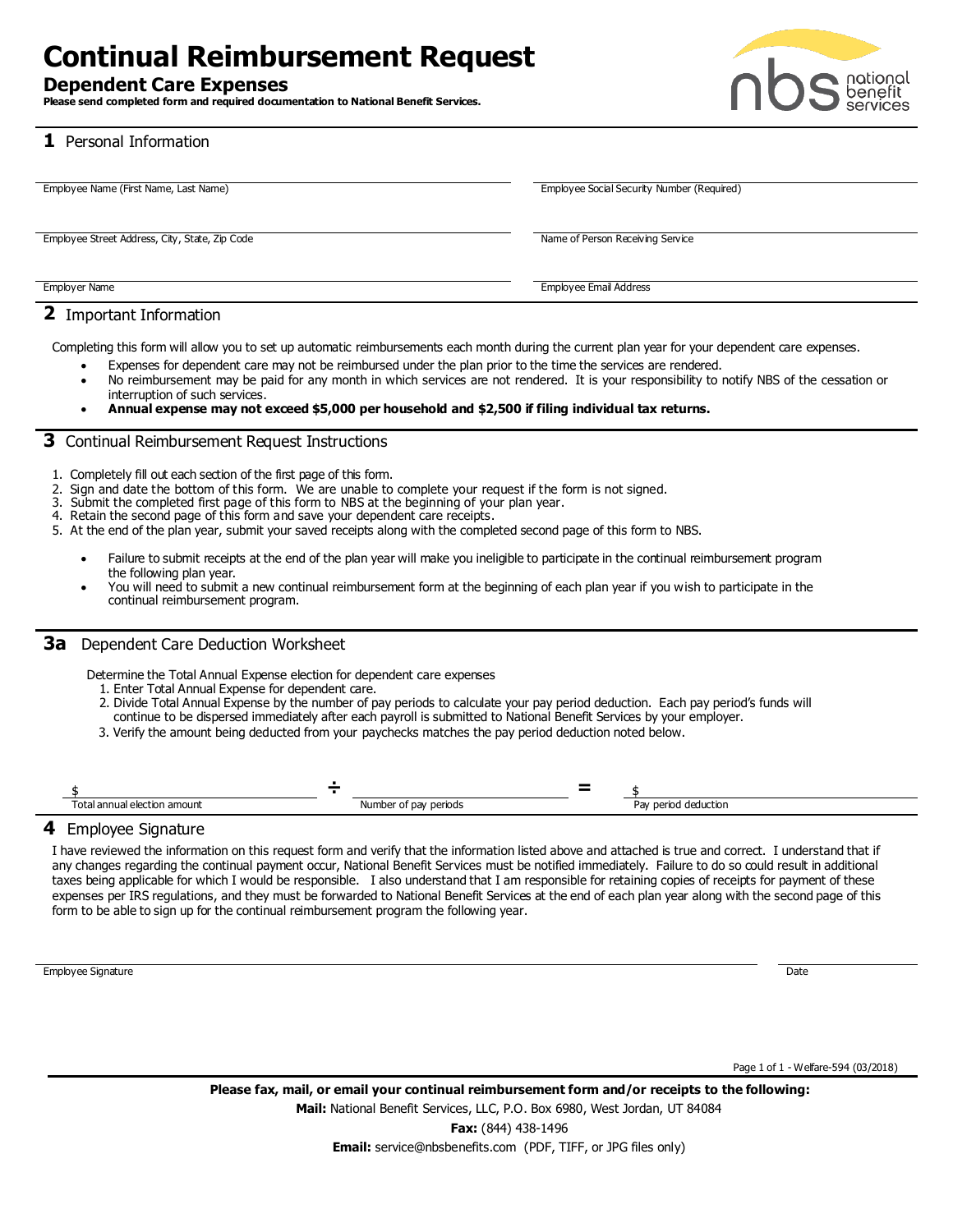## **Continual Reimbursement Substantiation Form**

## **Dependent Care Expenses**

**Please submit form and receipts for the plan year to NationalBenefit Services using the contact info below.**



## **1** Personal Information

| Employee Name (First Name, Last Name)          | Employee Social Security Number (Required) |
|------------------------------------------------|--------------------------------------------|
|                                                |                                            |
|                                                |                                            |
|                                                |                                            |
| Employee Street Address, City, State, Zip Code | Name of Person Receiving Service           |
|                                                |                                            |
|                                                |                                            |
|                                                |                                            |
| Employer Name                                  | Employee Email Address                     |
|                                                |                                            |

### **2** Continual Reimbursement Receipt Submission Instructions

- 1. At the end of the plan year, return this form along with your saved receipts to NBS. Failure to submit receipts at the end of the plan year will make you ineligible to participate in the continual reimbursement program the following plan year.
- 2. NBS recommends using the attached receipt (page 3) to avoid delays in processing your reimbursement.
- 3. If you would like to provide an alternative receipt, it must come from an independent third-party (not you, your spouse, or your dependent) and must include the following:
	- Date(s) the services were rendered. (Billing, statement, or payment dates are not eligible dates of service)
	- Description of services (Daycare, preschool, etc.)
	- Amount of services
	- Receipt either needs to be on the provider's letterhead or signed by the provider

Page 1 of 1 - Welfare-594 (03/2018)